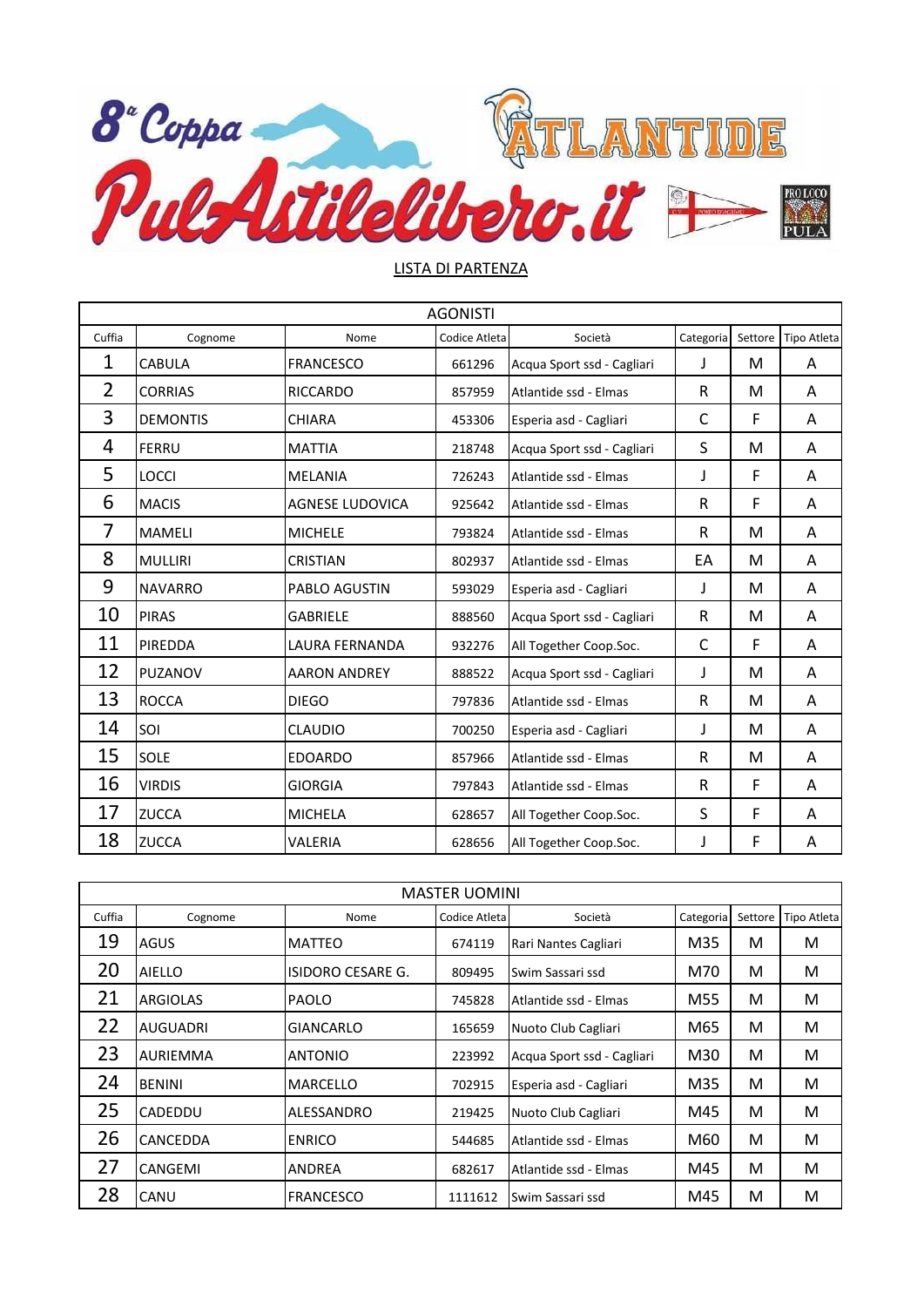| 29 | CARBE'                | LUCA                      | 222921  | Acqua Sport ssd - Cagliari | M40 | M | M |
|----|-----------------------|---------------------------|---------|----------------------------|-----|---|---|
| 30 | COCCO                 | <b>FRANCESCO GIUSEPPE</b> | 219958  | Nuoto Club Cagliari        | M65 | M | M |
| 31 | CONTU                 | SEBASTIANO                | 572090  | Atlantide ssd - Elmas      | M45 | M | M |
| 32 | <b>CORRIERO</b>       | ALFONSO                   | 218643  | Promogest Coop - Cagliari  | M65 | M | M |
| 33 | <b>CRESCI</b>         | PIER GIORGIO              | 423294  | Acqua Sport ssd - Cagliari | M50 | M | M |
| 34 | <b>DE SANTIS</b>      | <b>ALBERTO</b>            | 222843  | Atlantide ssd - Elmas      | M45 | M | M |
| 35 | <b>DEJANA</b>         | ALESSANDRO                | 222187  | Atlantide ssd - Elmas      | M45 | M | M |
| 36 | <b>DEMONTIS</b>       | PAOLO ANTONIO             | 975186  | Swim Sassari ssd           | M45 | M | M |
| 37 | DI CARLO              | <b>MATTEO</b>             | 303437  | Aurelia Nuoto asd          | M35 | M | M |
| 38 | <b>ERDAS</b>          | <b>ENRICO</b>             | 780991  | Rari Nantes Cagliari asd   | M55 | M | M |
| 39 | <b>FADDA</b>          | GIOVANNI ANTONIO          | 468819  | Pol. Ferrini - Cagliari    | M65 | M | M |
| 40 | <b>FANCIULLI</b>      | <b>GIUSEPPE</b>           | 1063519 | Swim Sassari ssd           | M55 | M | M |
| 41 | <b>FIGUS</b>          | <b>MARCO</b>              | 997078  | Atlantide ssd - Elmas      | M50 | M | M |
| 42 | <b>GERRA</b>          | GIANLUCA                  | 219077  | Atlantide ssd - Elmas      | M50 | M | M |
| 43 | <b>GESSA</b>          | <b>FABIO</b>              | 1000118 | Nuoto Club Cagliari        | M35 | M | M |
| 44 | GILIO                 | <b>NICOLA</b>             | 221637  | Promogest Coop - Cagliari  | M60 | M | M |
| 45 | <b>GOFFI</b>          | CESARE                    | 220257  | Nuoto Club Cagliari        | M60 | M | M |
| 46 | <b>IBBA</b>           | PAOLO                     | 1059699 | Esperia asd - Cagliari     | M40 | M | M |
| 47 | <b>INCANI</b>         | <b>GIORGIO</b>            | 700700  | Acqua Sport ssd - Cagliari | M55 | M | M |
| 48 | <b>KUESTER</b>        | <b>FLORIAN WALTER</b>     | 220448  | Rari Nantes Cagliari asd   | M30 | M | M |
| 49 | <b>LODDO</b>          | <b>GIUSEPPE MICHELE</b>   | 218885  | Luna Socio Culturale asd   | M65 | M | M |
| 50 | LOI                   | <b>GIOVANNI</b>           | 222497  | Promogest Coop - Cagliari  | M50 | M | M |
| 51 | LOSTIA DI SANTA SOFIA | <b>ROBERTO</b>            | 931730  | Atlantide ssd - Elmas      | M45 | М | M |
| 52 | <b>MAGLIULO</b>       | GIOVANNI                  | 217948  | Aquarium Vallescrivia ssd  | M55 | М | M |
| 53 | MANUNZA               | TOMMASO                   | 217238  | Acqua Sport ssd - Cagliari | M35 | M | M |
| 54 | <b>MARCHI</b>         | SANDRO                    | 729171  | All Together Coop.Soc.     | M45 | М | M |
| 55 | MASSA                 | GIAMPAOLO                 | 218053  | Promogest Coop - Cagliari  | M65 | M | M |
| 56 | MEDDA                 | LUCA                      | 635328  | All Together Coop.Soc.     | M35 | М | M |
| 57 | <b>METTA</b>          | <b>MARCO</b>              | 996231  | Pol. Ferrini - Cagliari    | M55 | М | M |
| 58 | <b>MURGIA</b>         | CRISTIAN                  | 810655  | Atlantide ssd - Elmas      | M40 | М | M |
| 59 | <b>MURRU</b>          | <b>MARCO</b>              | 1061766 | Atlantide ssd - Elmas      | M45 | М | M |
| 60 | <b>NATI</b>           | <b>MARCO</b>              | 732568  | Esperia asd - Cagliari     | M60 | M | M |
| 61 | OLLANO                | <b>MAURO</b>              | 628659  | All Together Coop.Soc.     | M25 | M | M |
| 62 | PADOAN                | <b>ALBERTO</b>            | 396811  | Swim Sassari ssd           | M55 | M | M |
| 63 | PANDINU               | <b>FRANCESCO</b>          | 669133  | Acqua Sport ssd - Cagliari | M35 | M | M |
|    |                       |                           |         |                            |     |   |   |
| 64 | PANI                  | <b>ENRICO</b>             | 569351  | Atlantide ssd - Elmas      | M60 | M | M |
| 65 | PILI                  | LUCIO                     | 599020  | Atlantide ssd - Elmas      | M50 | M | M |
| 66 | <b>PIRAS</b>          | VALTER                    | 1036451 | Frog Swimming Lib.Cagliar  | M60 | M | M |
| 67 | <b>PISANO</b>         | <b>ROBERTO</b>            | 610317  | Atlantide ssd - Elmas      | M50 | M | M |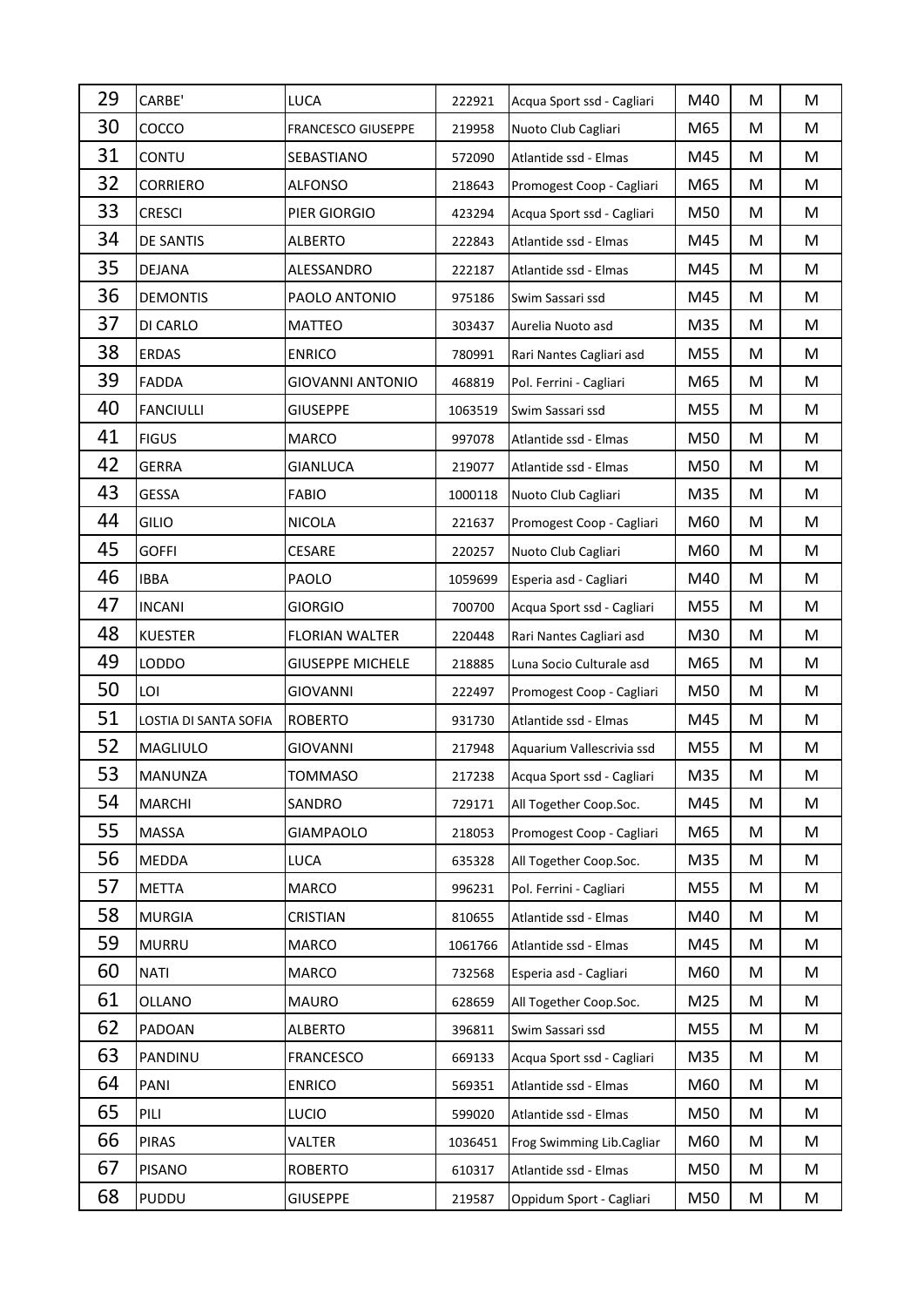| 69 | PUSCEDDU         | <b>MASSIMO</b>    | 219889  | Atlantide ssd - Elmas     | M45 | м | м |
|----|------------------|-------------------|---------|---------------------------|-----|---|---|
| 70 | <b>RASPA</b>     | <b>MARIANO</b>    | 1020190 | Atlantide ssd - Elmas     | M55 | м | M |
| 71 | <b>ROSCIONI</b>  | GERMANO           | 129068  | Esc ssd - Brescia         | M40 | М | м |
| 72 | <b>RUGGIU</b>    | VALENTINO         | 114146  | Pol. Ferrini - Cagliari   | M55 | м | м |
| 73 | SANNA            | <b>DAVIDE</b>     | 1000395 | Luna Socio Culturale asd  | M30 | М | м |
| 74 | <b>SCERAVOLA</b> | VINCENZO          | 541805  | Freedom in Water srl ssd  | M60 | М | м |
| 75 | <b>SCHETTINO</b> | GENNARO           | 219164  | Promogest Coop - Cagliari | M45 | м | M |
| 76 | <b>SECCI</b>     | <b>FEDERICO</b>   | 223897  | Rari Nantes Cagliari asd  | M30 | м | м |
| 77 | <b>SERPI</b>     | <b>MAURO</b>      | 403971  | Atlantide ssd - Elmas     | M55 | М | M |
| 78 | SOGOS            | <b>MAURIZIO</b>   | 219398  | Swim Sassari ssd          | M50 | м | м |
| 79 | TOMBOLATO        | GIANCARLO         | 835067  | Atlantide ssd - Elmas     | M50 | м | M |
| 80 | <b>TOSELLI</b>   | RICCARDO ANGELO G | 220673  | Atlantide ssd - Elmas     | M50 | м | м |
| 81 | <b>VITIELLO</b>  | <b>ANTONIO</b>    | 223088  | Atlantide ssd - Elmas     | M55 | м | м |
| 82 | <b>VITIELLO</b>  | CARLO             | 1083172 | Sea Sub Modena            | M30 | м | M |

| <b>MASTER DONNE</b> |                          |                       |               |                            |           |         |             |  |
|---------------------|--------------------------|-----------------------|---------------|----------------------------|-----------|---------|-------------|--|
| Cuffia              | Cognome                  | Nome                  | Codice Atleta | Società                    | Categoria | Settore | Tipo Atleta |  |
| 83                  | <b>ANGIUS</b>            | <b>MARIA ADELAIDE</b> | 869037        | Freedom in Water srl ssd   | M50       | F       | M           |  |
| 84                  | <b>BELELLI</b>           | <b>CLAUDIA</b>        | 797720        | Frog Swimming Lib.Cagliar  | M55       | F       | M           |  |
| 85                  | <b>BODANO</b>            | <b>MARIA VALERIA</b>  | 507394        | Rari Nantes Cagliari asd   | M55       | F       | M           |  |
| 86                  | <b>COSTA</b>             | ANGELA MARIA          | 223792        | Nuoto Club Cagliari        | M65       | F       | M           |  |
| 87                  | <b>DEIDDA</b>            | <b>RITA</b>           | 996410        | Pol. Ferrini - Cagliari    | M40       | F       | M           |  |
| 88                  | <b>DI VITA</b>           | <b>ROBERTA</b>        | 775358        | Promogest Coop - Cagliari  | M40       | F       | M           |  |
| 89                  | <b>DORE</b>              | <b>MONICA</b>         | 1090955       | Freedom in Water srl ssd   | M45       | F       | M           |  |
| 90                  | ERRIU                    | <b>NATASCIA</b>       | 222464        | Atlantide ssd - Elmas      | M45       | F       | M           |  |
| 91                  | <b>FADDA</b>             | <b>MARIA LAURA</b>    | 678363        | Asd Gruppo in Forma - CA   | M50       | F       | M           |  |
| 92                  | <b>FERNANDEZ SANCHEZ</b> | SONIA                 | 1163624       | Atlantide ssd - Elmas      | M45       | F       | M           |  |
| 93                  | <b>FRAU</b>              | <b>ELENA</b>          | 684172        | All Together Coop.Soc.     | M40       | F       | M           |  |
| 94                  | LAUWERS                  | ANN KARIN MARINA      | 223740        | Swim Sassari ssd           | M55       | F       | M           |  |
| 95                  | <b>LECIS</b>             | <b>STEFANIA</b>       | 702880        | Atlantide ssd - Elmas      | M45       | F       | M           |  |
| 96                  | <b>LODDO</b>             | VALERIA               | 664926        | Acqua Sport ssd - Cagliari | M40       | F       | M           |  |
| 97                  | LOI                      | VERONICA              | 220600        | Rari Nantes Cagliari asd   | M40       | F       | M           |  |
| 98                  | <b>MAJONE</b>            | <b>CRISTIANA</b>      | 924652        | Atlantide ssd - Elmas      | M50       | F       | M           |  |
| 99                  | <b>MIGLIACCIO</b>        | MADDALENA             | 217468        | Nuoto Club Cagliari        | M55       | F       | M           |  |
| 100                 | <b>MIGLIORINI</b>        | <b>MONICA</b>         | 741951        | Atlantide ssd - Elmas      | M50       | F       | M           |  |
| 101                 | <b>MORO</b>              | ANTONELLA             | 776089        | Freedom in Water srl ssd   | M35       | F       | M           |  |
| 102                 | <b>MUREDDU</b>           | <b>DANIELA</b>        | 1138651       | Atlantide ssd - Elmas      | M45       | F       | M           |  |
| 103                 | <b>PALMAS</b>            | <b>ISABELLA</b>       | 223270        | Atlantide ssd - Elmas      | M45       | F       | M           |  |
| 104                 | <b>PASSARO</b>           | ANTONELLA             | 715679        | All Together Coop.Soc.     | M50       | F       | M           |  |
| 105                 | PISU                     | <b>FEDERICA</b>       | 1023502       | Atlantide ssd - Elmas      | M40       | F       | M           |  |
| 106                 | PRANTEDDU                | <b>GESUINA</b>        | 217187        | Rari Nantes Cagliari asd   | M55       | F       | M           |  |